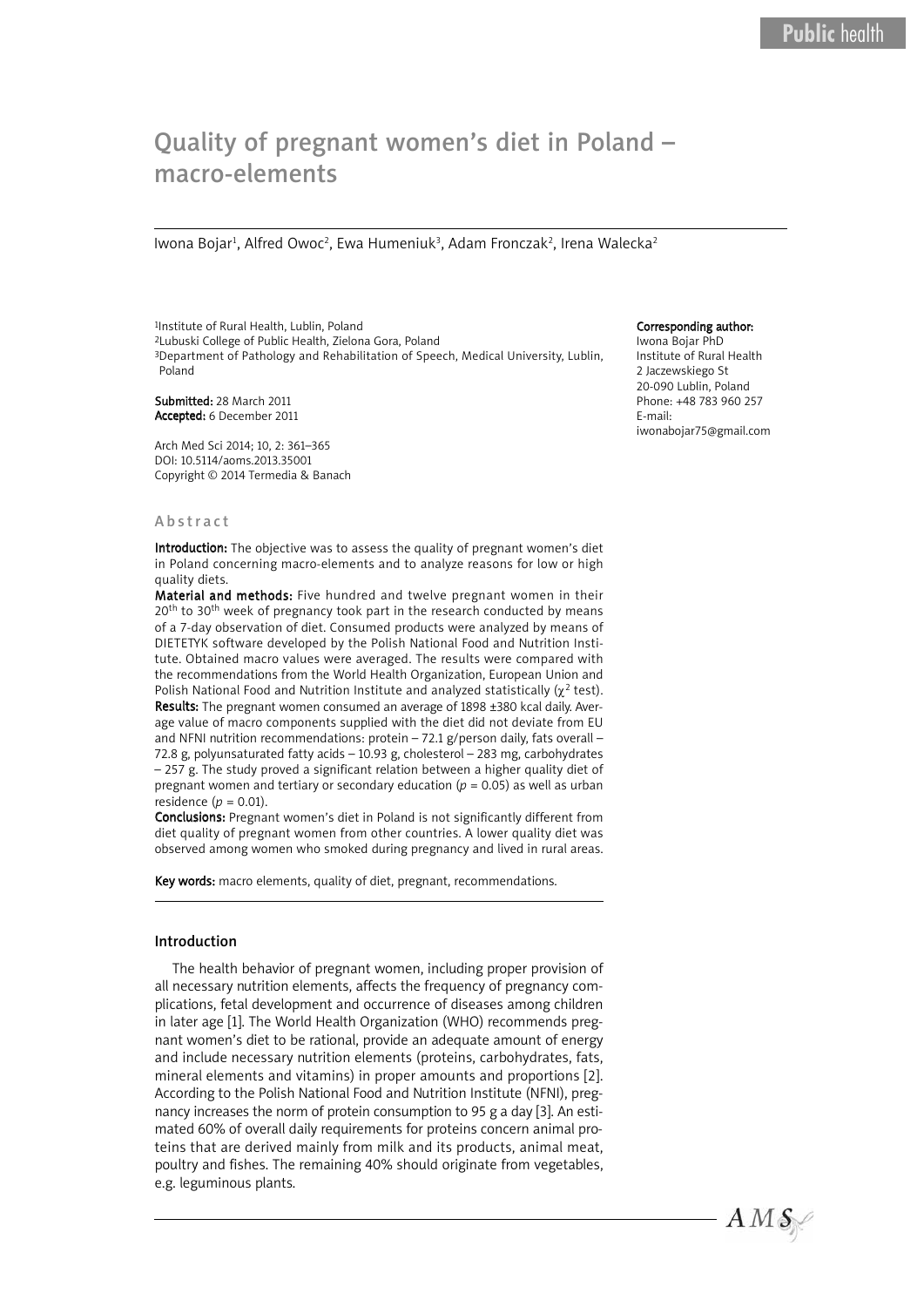Fat should make up 30% of the energy value of a daily diet (including consumption of not more than 10% saturated fatty acids and not more than 300 g of cholesterol a day). There are alterations in a diet during pregnancy which are related to the sorts of fats consumed. During this period women have an increased requirement for some of the unsaturated fatty acids – linoleic acid and  $\alpha$ -linoleic acid. It is recommended that pregnant women consume natural fats [2].

The objective of the work was to assess the quality of pregnant women's diet in Poland concerning macro-elements (proteins, carbohydrates, fats) and to analyze reasons for low or high quality diets.

## Material and methods

Five hundred and twelve women in their 20<sup>th</sup> to 30<sup>th</sup> week of pregnancy took part in the research. The tests took place in 2008 in ten randomly chosen obstetric-gynecological outpatient clinics within the whole territory of Poland. The research was conducted on the basis of a 7-day observation of diet. The women described quality and quantity of produce and meals consumed on each week day. The 7-day data were summed, averaged and compared with recommendations from the World

Table I. Protein requirements

| <b>Nutrition</b>    | Proteins [g/day]      |                   |  |
|---------------------|-----------------------|-------------------|--|
| recommendations     | Non-pregnant<br>women | Pregnant<br>women |  |
| WHO                 | 45                    | 51                |  |
| Europe              | 47                    | $48 - 60$         |  |
| USA                 | 46                    | 60                |  |
| Former Soviet Union | 75                    | 105               |  |

| Group of products                  | Average<br>values [g] | % below WHO<br>recommendation   |  |
|------------------------------------|-----------------------|---------------------------------|--|
| Meat, fish, eggs, seeds $(\Sigma)$ | 224                   | 3.12%                           |  |
| Unprocessed red meat               | 37                    | $(< 130$ g/daily)               |  |
| Processed red meat                 | 72                    |                                 |  |
| Poultry                            | 40                    |                                 |  |
| Fish                               | 31                    |                                 |  |
| Eggs                               | 22                    |                                 |  |
| Seeds/nuts                         | 6.5                   |                                 |  |
| Milk products $(\Sigma)$           | 384                   | 46.87%                          |  |
| Fat milk                           | 227                   | (milk and its<br>products       |  |
| Fat-free milk                      | 0                     | $\langle$ 400 g/daily,          |  |
| Yoghurt                            | 65.8                  | yellow cheese<br>$<$ 45 g/daily |  |
| Yellow cheese                      | 32                    |                                 |  |

*May 2008, Poland, n = 512*

Health Organization (WHO). The second phase of the analysis of consumed produce included the use of DIETETYK software developed by the Polish National Food and Nutrition Institute (NFNI). The values of macro-elements obtained during the observation were averaged and the results compared with the recommendations from the WHO, European Union and NFNI.

## Statistical analysis

The results were statistically analyzed. We conducted statistical significance tests of relations between variables using the  $\chi^2$  Pearson test, which tests the independence of qualitative features expressed in nominal scales. The verification of the test included calculating the value of the  $\gamma^2$  function and comparing it with numerical values of that function predicted by the null hypothesis. The presupposed probability of an error was set at  $p = 0.05$ ,  $p = 0.02, p = 0.01, p = 0.001$ .

#### Results

Pregnant women aged 20–35 years accounted for 82.81% of the sample. 12.5% of women were above 35 years and 4.69% were below 20 years. 70.3% lived in cities and 29.7% in rural areas. 37.5% of women had a body mass index (BMI) below 20 kg/  $m^2$ , 42.2% from 20 to 24.9 kg/m<sup>2</sup>, 15.6% from 25 to 29.9 kg/m<sup>2</sup>, and 4.7% above 30 kg/m<sup>2</sup>. Almost half of them (48.43%) had an academic education, 35.94% a secondary education, and 15.63% a primary education. 4.7% of the pregnant women smoked. Almost 79.7% of the pregnant women used vitamin-mineral supplements. 20.3% of the women were educated on nutrition issues during pregnancy.

The research proved that the pregnant women consumed an average of 1898 ±380 kcal daily. The minimum average value recorded was 1300 kcal and the maximum was 3063 kcal. The first phase of the research included an analysis of consumption of produce from specific groups and comparing it with WHO recommendations. The average daily consumption of respective produce (in grams), excluding cereal produce, is shown in Tables I and II.

According to WHO recommendations the total value of produce from the "meat, fish, eggs, seeds" group should not be less than 130 g a day. Among the surveyed women 3.12% consumed less than that.

Consumption of dairy products, according to the WHO, should include not less than 400 g of milk, yoghurt and derivatives daily and not less than 45 g of yellow cheese daily. Among women under observation 46.87% consumed less in their diet.

The average daily consumption of group I produce (meat, fish, eggs) is significantly related to the BMI before pregnancy. The largest average con-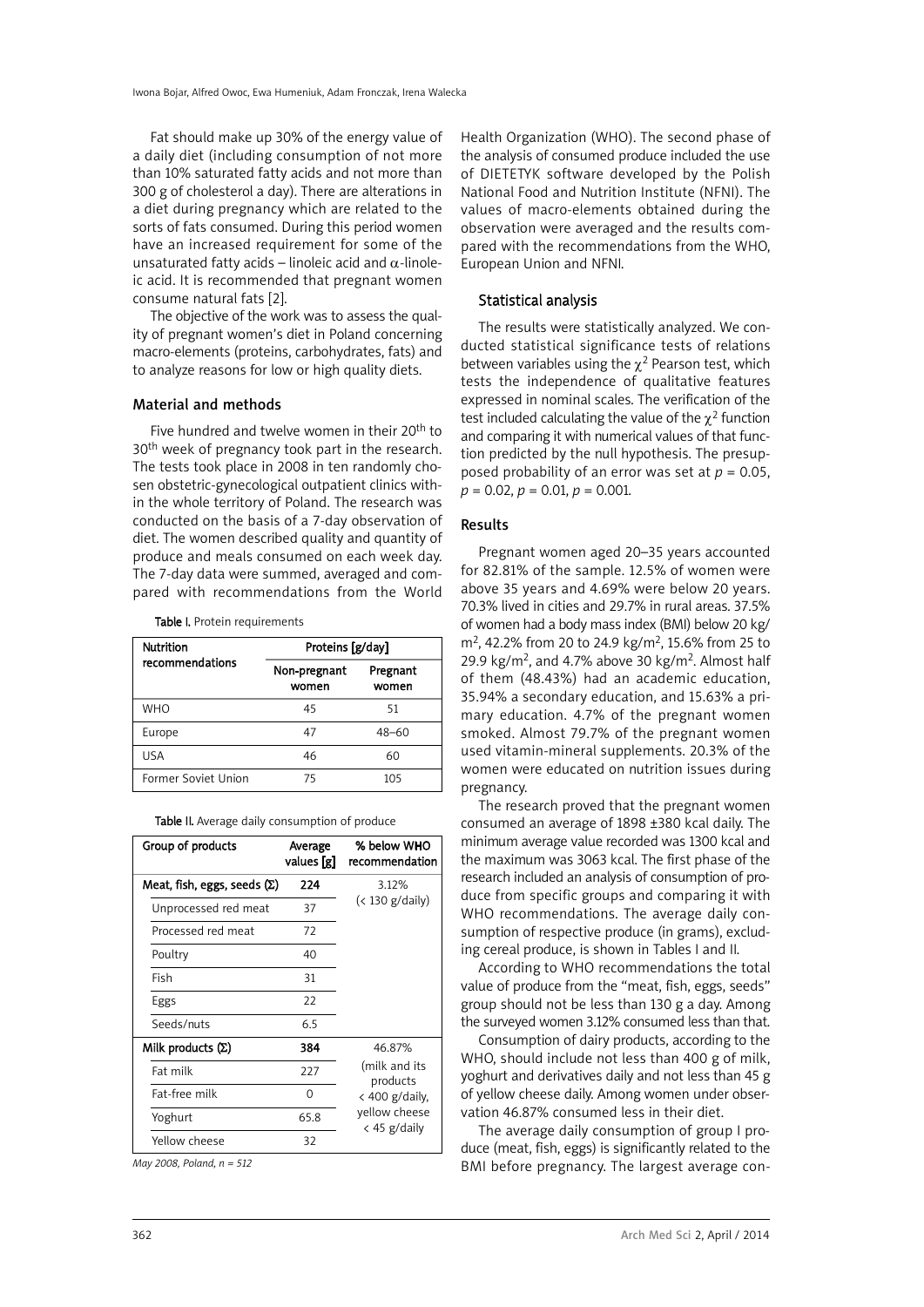

Figure 1. Average daily consumption of group I produce in relation to BMI before pregnancy

Table III. Average values of macro-elements in the diet of pregnant women under observation

| Macro-elements              | Average values<br>[g/person/daily] |
|-----------------------------|------------------------------------|
| Proteins                    | 72.1                               |
| Overall fats                | 72.8                               |
| Polyunsaturated fatty acids | 10.93                              |
| Cholesterol                 | 283                                |
| Carbohydrates               | 257                                |

*May 2008, Poland, n = 512*

Table IV. Overall consumption of fats among the pregnant women in relation to education, place of residence and the NFNI norm

| <b>Fats overall</b> | Below norm [%] | Norm [%] | Above norm [%] | Value of p |
|---------------------|----------------|----------|----------------|------------|
| Education:          |                |          |                |            |
| Tertiary            | 36.00          | 60.00    | 4.00           | & 0.05     |
| Bachelor            | 16.67          | 16.67    | 66.67          |            |
| Secondary           | 13.04          | 56.52    | 30.43          |            |
| Vocational          | 12.50          | 62.50    | 25.00          |            |
| Elementary          | 0.00           | 50.00    | 50.00          |            |
| Place of residence: |                |          |                |            |
| Urban               | 24.44          | 64.44    | 11.11          | < 0.001    |
| Rural               | 15.79          | 31.58    | 52.63          |            |

*May 2008, Poland, n = 512*

sumption of produce from that group (266 g/daily) was among the women whose BMI before pregnancy was 25–30 kg/m2. Smoking, place of residence, education on nutrition or level of education did not affect consumption of group I produce significantly (Figure 1).

The amount of dairy products consumed by the pregnant women is not significantly related to BMI before pregnancy, place of residence, education or smoking (*p* > 0.05).

The DIETETYK software developed by NFNI was used in the second phase of the produce consumption analysis. The values of macro-elements obtained during the analysis were averaged.

The conducted analysis proved that despite too low consumption of milk products among the surveyed women, the average value of macro-elements in the diet complies with nutrition recommendations of the WHO, EU and NFNI (Table III).

There was a significant relation between a higher quality diet during pregnancy and a secondary or tertiary education, education on nutrition during pregnancy and place of residence. Age, marital status, and number of past pregnancies were not related to diet quality.

There was a significant relation between the overall amount of fats in the diet and the surveyed women's level of education. The pregnant women with tertiary or secondary education more often consumed the recommended amount of fats than other women.

Urban residence and educating pregnant women on nutrition issues were among other factors contributing to the higher quality diet in terms of fat consumption (Tables IV, V).

The pregnant women from urban areas consumed produce that contained more adequate amounts of proteins than women from rural areas (Table VI).

Table V. Cholesterol consumption among the surveyed women in relation to their education during pregnancy on nutrition and the NFNI norm

| Cholesterol                             | < 300<br>mg/daily | > 300<br>mg/daily | Value of p |
|-----------------------------------------|-------------------|-------------------|------------|
| Education on nutrition during pregnancy |                   |                   |            |
| No                                      | 56.86%            | 43.14%            | & 0.001    |
| Yes                                     | 92.31%            | 7.69%             |            |

*May 2008, Poland, n = 512*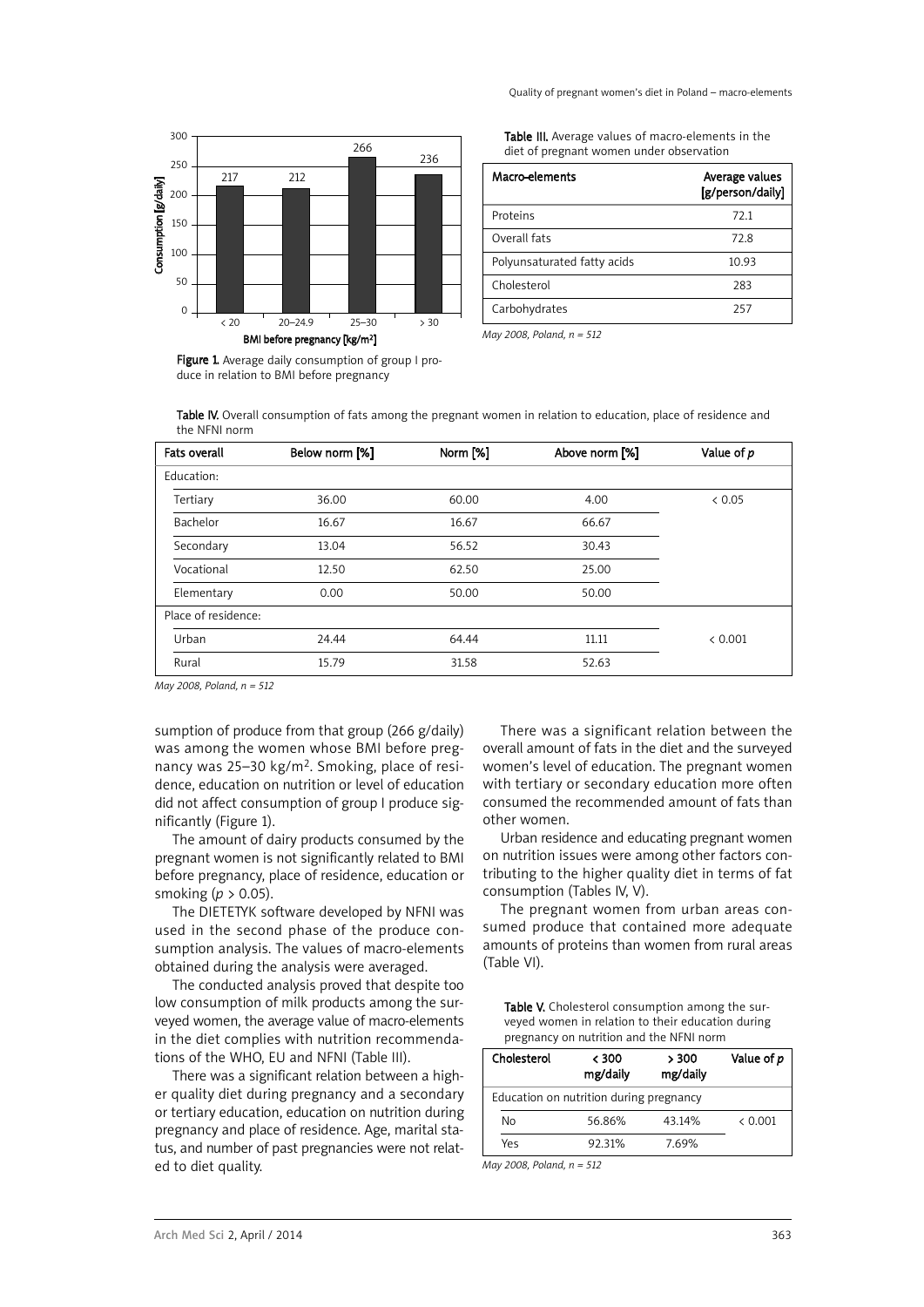| Proteins           | Below norm [%] | Norm [%] | Above norm [%] | Value of <i>p</i> |
|--------------------|----------------|----------|----------------|-------------------|
| Place of residence |                |          |                |                   |
| Urban              | 48.89          | 48.89    | 2.22           | < 0.05            |
| Rural              | 31.58          | 36.84    | 31.58          |                   |

Table VI. Protein consumption among the surveyed women in relation to their place of residence and the NFNI norm

*May 2008, Poland, n = 512*

## **Discussion**

The average daily consumption of group I produce (meat, fish, eggs in grams) among the surveyed women complies with the recommendations of the World Health Organization. The highest average consumption of this produce concerned the pregnant women whose BMI prior to pregnancy was within the 25–30 kg/m<sup>2</sup> range. The consumption of group I produce was not significantly affected by smoking or level of education. On average, the pregnant women consumed insufficient amounts of dairy products. However, the average amount of macro-elements consumed complies with the nutrition recommendations from the WHO, EU and NFNI.

The study proved a significant relation between a higher quality diet of pregnant women and tertiary or secondary education as well as urban residence. Age, civil status, number of pregnancies, and education during pregnancy did not affect diet quality.

The research conducted in Germany found that women's diet quality was significantly related to the level of education. The women with tertiary education had better quality diets than ones with lower education. It was also concluded that pregnant women more frequently consumed vitamins and micro-elements on a regular basis. Nevertheless, the research proved that pregnant women in Germany consumed substantial amounts of food considered unhealthy [4].

The research conducted in Italy found that the pregnant women consumed excessive amounts of high calorie produce and saturated fats, whereas the amount of dairy products was insufficient [5, 6].

A 7-day observation conducted in England quantified consumption of produce for women in their 28<sup>th</sup> week of pregnancy. It was concluded that smoking and education during pregnancy significantly affected the quality of their diet. Smoking and lower education were the main reasons for a low-quality diet [7].

Women in Finland consume more food (30-40%) than is recommended by the WHO. A 10-day observation of the first and last week of 8-month pregnancies found that the pregnant women consumed excessive amounts of pork, margarine and offal [8].

In the United States pregnant women with tertiary education had a significantly higher quality diet. There was a higher percentage of women consuming vegetables in line with WHO recommendations in the better educated group [9]. The authors of another study in the United States also found a relation between safe nutrition during pregnancy and a higher level of education [10].

The first research found that pregnancy positively affected overall diet quality. The eating pyramid in the sample group more likely reflected the WHO pyramid of rational nutrition, compared with the period of time prior to pregnancy. The pregnant women consumed a more proper food mix [11].

The strongest factors in other studies assessing diet of pregnant women in European countries with similar culture and climate were: education level, wealth status and age [12–18]. It has also been confirmed that there is an impact of family norms on nutrition habits of pregnant women [19]. A review of the literature concerning nutrition during pregnancy in European and non-European countries proved that cultural differences and climate do affect the diet. Nevertheless, these differences become less clear as the civilization develops. Canadian women residing in the Arctic region are a good example of that. Their diet used to be full of meat and fish in the past and thus contained large amounts of polyunsaturated fatty acids and fat-soluble vitamins. Right now ubiquitous supermarkets make processed food and "fast food" available to more and more people [23].

Changes that make processed food more readily available and changing lifestyles across the world reduce the importance of cultural and climate differences in nutrition. That makes education on proper nutrition habits even more important.

In conclusion, the research conducted among the pregnant women by means of a 7-day observation of their diet suggests that the consumption of meat products is in line with WHO recommendations. Pregnant women in Poland consume insufficient amounts of dairy products, although it does not deteriorate the quality of diet in terms of individual macro-elements. Pregnant women's diet in our country during the analyzed period of time is not significantly different from diet quality of pregnant women from other EU countries or the United States. It was also found that a higher-quality diet, i.e. more compliant with WHO, EU and NFNI recommendations, is correlated with lower body mass index of the pregnant women prior to preg